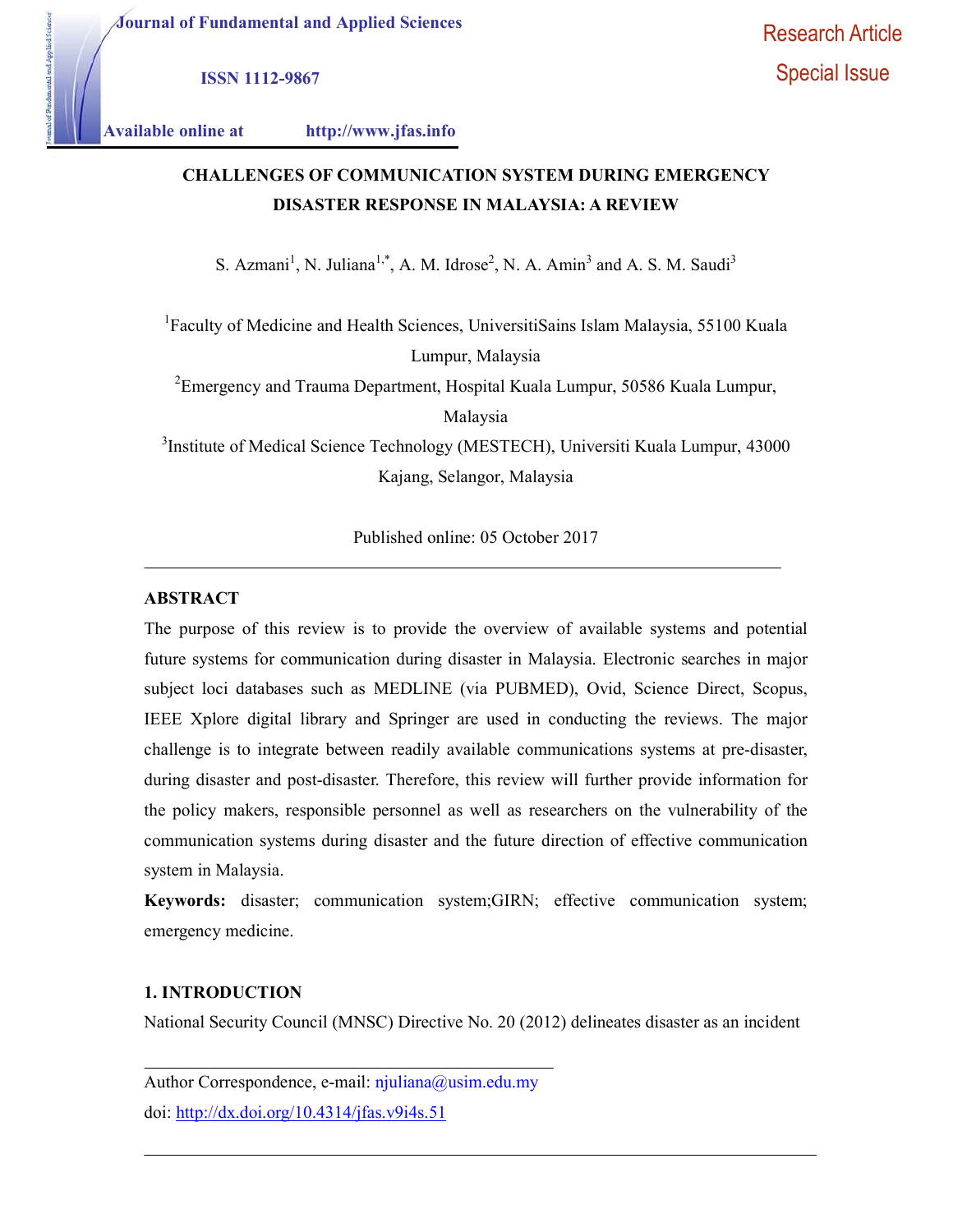which occur in a sudden manner and complex in its nature which causes losses of lives, damages to property or natural environment and perturb local activities [1]. Disaster in Malaysia can be divided into natural disasters, man-made disasters and subsequent disasters [2]. During the past decade, Malaysia faced numerous disasters including floods, landslides, transportation accidents, industrial accidents and collapse of buildings. These events caused physical and emotional distress among those who were involved either directly or indirectly [3].

Hence, in these kinds of situations, systematic communication system is essentially needed to ensure appropriate actions and proper managements can be carried out efficiently among the search and rescue teams [4,5]. During disaster, arrangement of emergency communications focuses on accurate information transfer between disaster sites to the responding base or hospitals and alternative communication method to be used when other means of communications such as the telephone and radio services fail to serve their purposes, either they are disabled or overwhelmed.Efficient emergency communication system during disaster will speed up relief and recovery operations, thus lessen the loss of life and properties [6].

Using available advanced communication technology to streamline emergency responses is a positive effort to integrate among the victims, community and organisations in charge of disaster management [7]. However, with the current system, there are still unsolved issues that include damage to communications infrastructure such as the power supply and network exacerbated difficulties in response and rescue during previous disasters of flood and landslides [8]. Disasters such as flood and tsunami are inevitable, but the sufferings can be minimized with proper communication system. Dissemination of timely, precise and comprehensible warnings to local populations involved and policy makers may reduce the losses and damages [9].

In this review paper we discuss the communication system during disaster in Malaysia and the loop holes to be improved. This review will focus on the development of communication system during disaster in Malaysia and the challenges to cope with crisis situations that arise due to natural or man-made disasters.

## 2. SEARCH METHODS/DATABASES

Electronic searches in major subject loci databases such as MEDLINE (via PUBMED), Ovid, Science Direct, Scopus, IEEE Xplore digital library and Springer are used in conducting the reviews. This review includes restrospective studies, cohort, cross-sectional and experimental studies. All the survey, simulation and modelling that relate to the communication system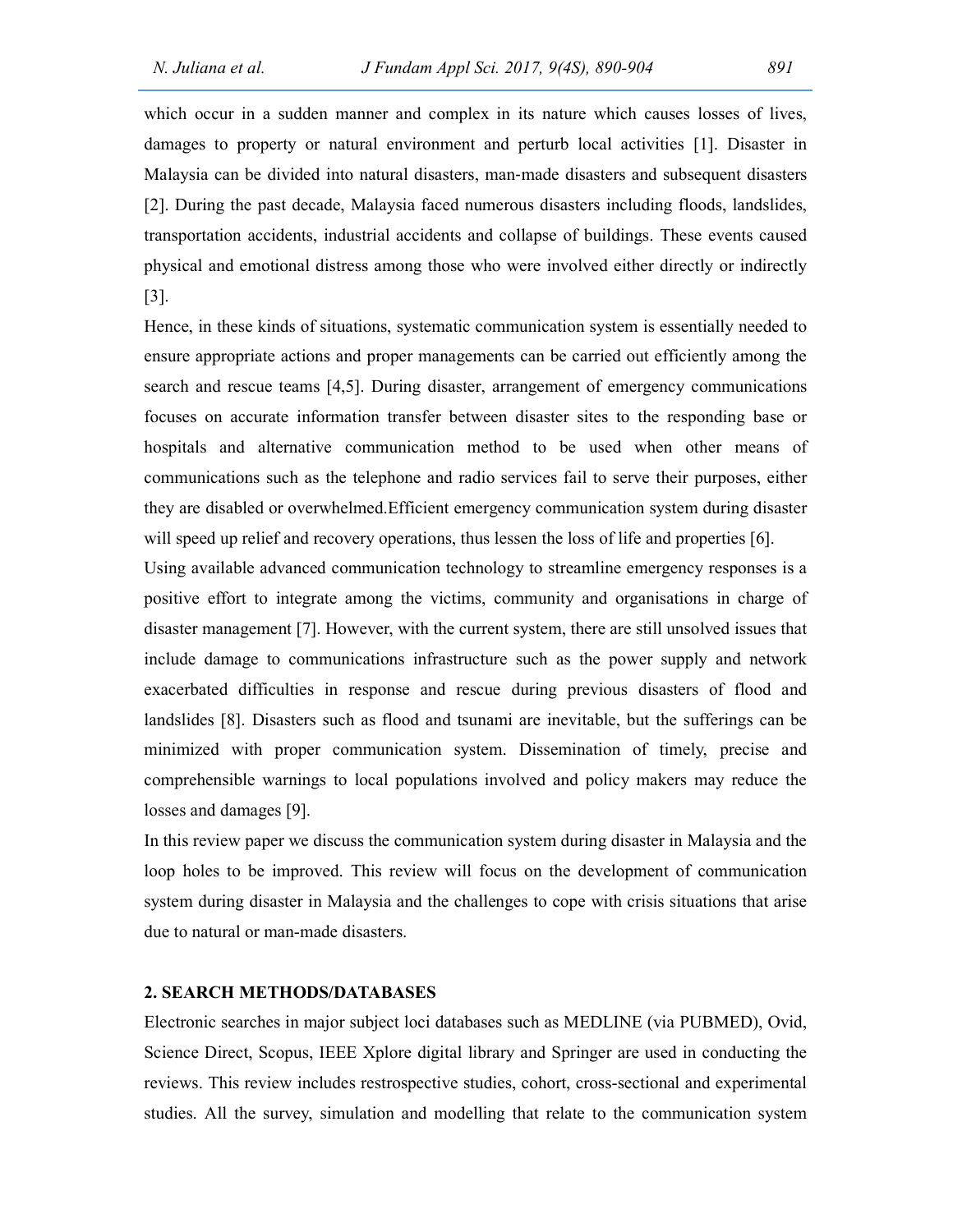during disaster or disaster management are reviewed.

### 3. RESULTS AND DISCUSSION

#### 3.1.Disaster in Malaysia

Geographically Malaysia is located outside the Pacific Rim of Fire, thus is protected from earthquakes and volcanoes. Before the millennia, Malaysia hadnever been struck by large-scale natural disasters [10]. However, in recent years, Malaysia was vulnerable to various natural hazards including large floods, tsunami, cyclonic storms and landslides that emerged from climatological changes [11].

Floods, landslides, droughts and the 2004-tsunami were significant natural disasters that alternately took place in Malaysia. Damaged of infrastructures and personal losses due to the disasters was estimated to reach billions of dollars [12-13]. In 2004, the first local tsunami that affected 200 km of Malaysia coastline from Perlis to Selangor caught Malaysia surprised and unprepared. The disaster resulted in 68 deaths, 6 declared missing, 91 hospitalized and 276 were treated as outpatient [14]. Ten years later, 2014 year end downpour and floods alone were estimated to cost the country 670 million USD of infrastructure losses along with mortality [15]. Besides that, local report of landslides events in Malaysia reported 56 landslides since the year of 1989 to 2009 [16-17]. Table 1 summarizes part of the natural disasters experienced by Malaysia. Malaysia also experienced man-made disasters from time to time. There were 18 local man-made disasters between the duration of 1968 to 2004 [10]. The disasters may have an acute impact to the nation or give rise to long-term disasters. There were few classifications of man-made disasters that lead to medical emergency response namely technological disaster, transportation accidents, and public failure (Table 1).

Previous disasters played an important role in the evolution and growth of the disaster management in Malaysia. Fig. 1 summarizes the current theoretical workflow of the rescue chain during disaster. Policy makers, legislation agencies and health care providers learned from the tormented history to increase level of disaster preparedness. Preparedness refers to steps taken before the occurrence of disaster in order to either avoid or reduce the effect of disaster [18]. Part of the preparations must include enhancing the effectiveness of emergency response by strengthening available strategic planning, operational procedures, tactical tiers, public training for disaster risks and responses and effective communication system [19-20].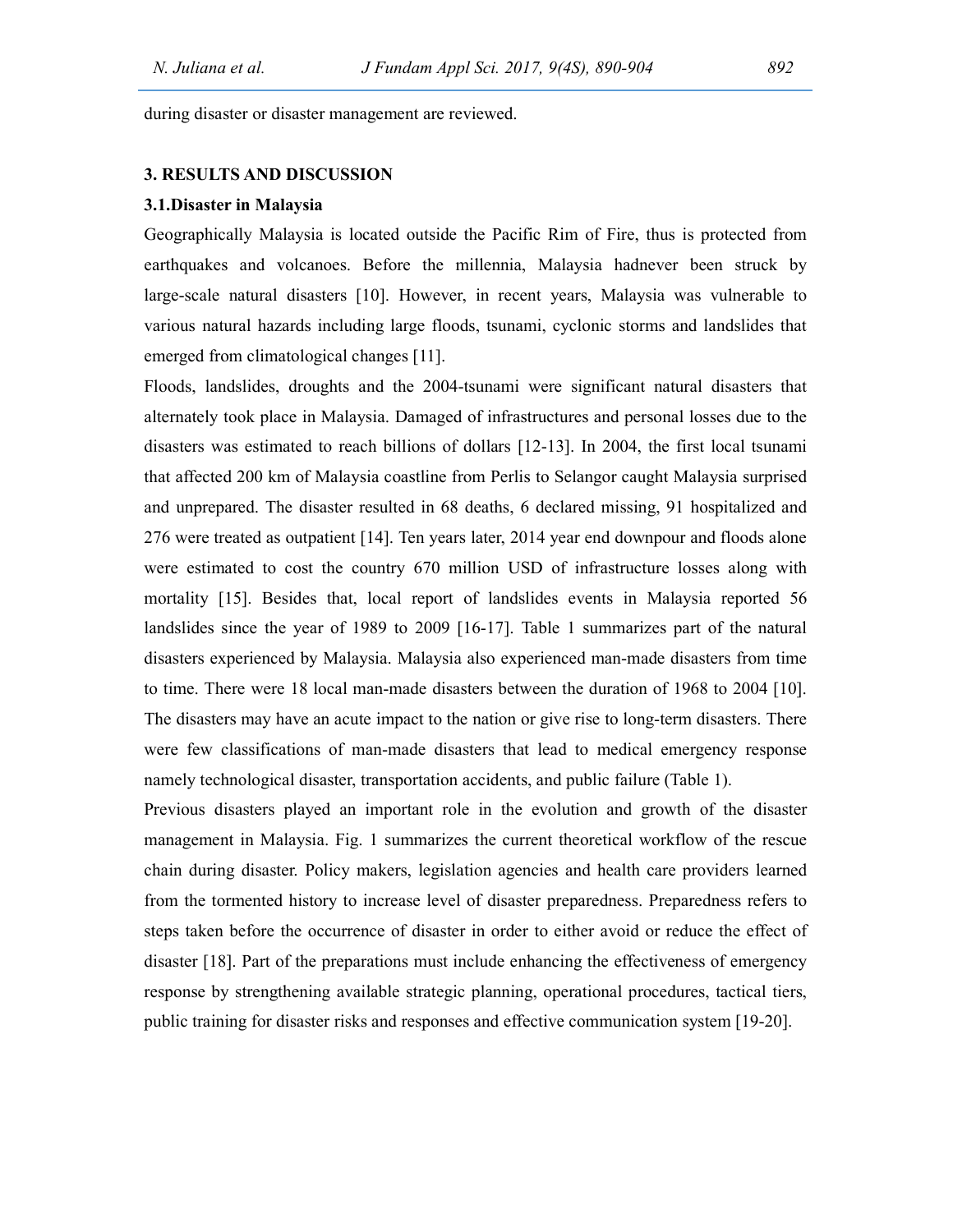| <b>Types of</b> | <b>Area Affected</b>  | Year | <b>Number</b>     | Impact                          |  |
|-----------------|-----------------------|------|-------------------|---------------------------------|--|
| <b>Disaster</b> |                       |      | <sub>of</sub>     |                                 |  |
|                 |                       |      | <b>Fatalities</b> |                                 |  |
| Floods $[21]$   | Kuala Lumpur          | 1971 | 32                | 180,000 people were affected    |  |
|                 |                       |      |                   | Set up of Kuala Lumpur flood    |  |
|                 |                       |      |                   | mitigation programme            |  |
|                 | Northeast             | 1993 | 10                | 13,000 people were              |  |
|                 | Kinabatangan          | 2000 | $\overline{2}$    | affected, 16 houses being       |  |
|                 | Kelantan + Terengganu | 2000 | 10                | swept away                      |  |
|                 | East Malaysia         |      |                   | 20 villages affected, 4000      |  |
|                 | East Malaysia         | 2001 | 11                | people evacuated                |  |
|                 |                       | 2014 | 10                | Thousands people evacuated      |  |
|                 |                       |      |                   | 200 thousands evacuated         |  |
| Landslide       | Kuala LipisGuaMusang  | 1993 | $\mathbf{1}$      | 15 casualties                   |  |
| $[17]$          | Road                  |      |                   |                                 |  |
|                 | Cameron Highlands     | 1994 | $\tau$            |                                 |  |
|                 | Genting Highland      | 1995 | 20                | 22 casualties                   |  |
|                 | Mud-slide PosDipang   | 1996 | 44                |                                 |  |
|                 | Bukit Antarabangsa    |      |                   |                                 |  |
|                 |                       | 1999 | 1000              |                                 |  |
| Tsunami         | Malaysia coastline    | 2004 | 68                | 767 injuries and 6 missing      |  |
| [22, 14]        | (Perlis to Selangor)  |      |                   |                                 |  |
| Storm $[23]$    | Tropical storm Greg   | 1996 | 230               | 4925 damaged houses             |  |
|                 | West Coast, Sabah     |      |                   |                                 |  |
| Disease         | Enteroviral outbreak  | 1997 | 25                |                                 |  |
| $[24-25]$       | Sibu Sarawak          |      |                   |                                 |  |
|                 | SARS, Malaysia        | 2003 | 2                 | 3 cases recovered               |  |
|                 |                       | 2000 | $\overline{2}$    | 100 hospitalised, 901 nurseries |  |
|                 | Hand, foot and mouth, |      |                   | closed                          |  |
|                 | Johor                 |      |                   |                                 |  |
|                 |                       |      |                   |                                 |  |
| Technological   | Fire and explosion,   | 1991 | 23                | 103 injuries recorded, factory  |  |

|  |  |  | <b>Table 1.</b> Natural and Man-Made disasters that occurred in Malaysia |  |  |
|--|--|--|--------------------------------------------------------------------------|--|--|
|--|--|--|--------------------------------------------------------------------------|--|--|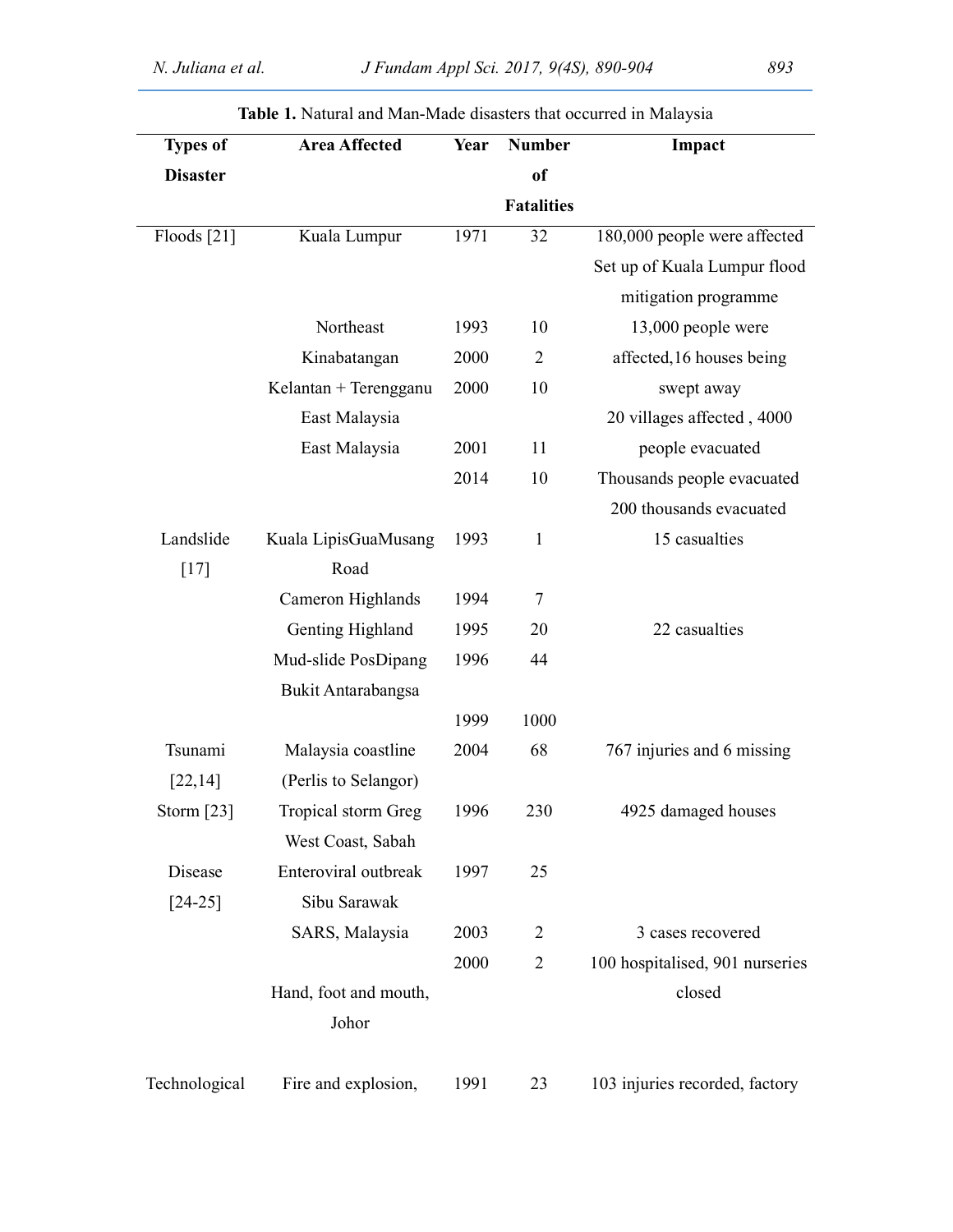| disaster $[26]$ | bright sparkles         | and residential buildings were |    |                            |  |
|-----------------|-------------------------|--------------------------------|----|----------------------------|--|
|                 |                         |                                |    | damaged                    |  |
|                 | Fire and explosion      | 1992                           | 13 | Loss of ship and damage of |  |
|                 | Choon Hong III Ship,    |                                |    | jetty                      |  |
|                 | Tiram Kimia, Klang      |                                |    |                            |  |
|                 | Selangor                |                                |    |                            |  |
| Transportation  | Tourist bus accident,   | 1996                           | 17 |                            |  |
| accidents       | Ravine, Genting         |                                |    |                            |  |
|                 | Highland, Pahang        |                                |    |                            |  |
|                 | Merapoh Bus Tragedy     |                                | 14 |                            |  |
|                 | Bukit Gantang bus crash | 2003                           |    |                            |  |
|                 | Cameron highlands bus   |                                | 20 |                            |  |
|                 | crash                   | 2007                           |    |                            |  |
|                 | GentingSempah-Genting   |                                | 27 |                            |  |
|                 | Highland bus crash      | 2010                           |    |                            |  |
|                 |                         |                                | 37 | 16 casualties              |  |
|                 |                         | 2013                           |    |                            |  |



Fig.1.Theoretical workflow of the rescue chain

# 3.2. Emergency Communication Services in Malaysia and Its Vulnerability

The recent susceptibility for emergencies and disaster to affect Malaysia provides urgency for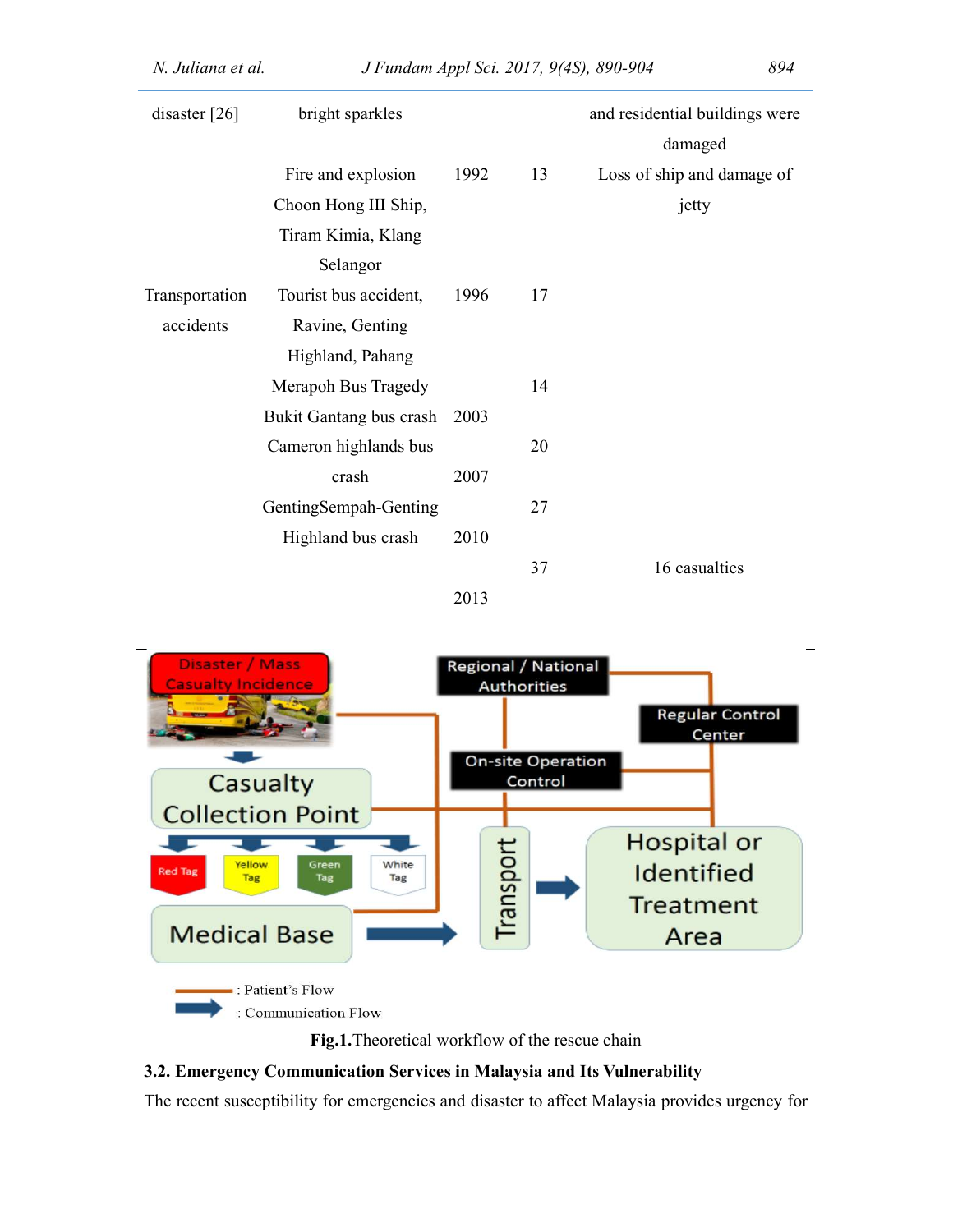Malaysian government and policy makers to enhance and optimize the emergency communication system. Experts from multiple disciplines had propounded ideas of utilizing various types of communication systems as a mechanism to inform affected parties and react to adverse events [27].

#### 3.2.1.Universal Emergency Number

In July 2007, Malaysian government has launched the 'One nation, one number' system of the universal emergency number '999' for all types of emergencies. The system was made to be public friendly and has proven to be very useful for early activation of the emergency medical services in cases of emergencies including disasters [28]. Nonetheless, since the launching of this number there was higher prevalence of prank calls as compared to actual emergency. The number may be centralized but the uniformity of emergency medical services communication system between different agencies is still inadequate. Each distinct agency relies on their own communication system of call-receiving and dispatching of response teams [29]. The incoordination leads to inappropriate transfer, overlapping in services and lapse of response. Up to date, the coordination was still done manually.

## 3.2.2.Fixed, Mobile Networks and Internet-based Communication

Landlines communication system has been used for decades during emergency and disaster situation. The system uses copper of fiber optic cables, which are vulnerable to damage when exposed to elements in case of flood and storm. The system that is non-portable and highly infrastructure-dependent is not a popular communication system to be relied as the main communication system during disaster [30].

Main difference during daily emergency situation and disaster is the massive nature of disaster. Therefore, in the event of disaster, communication through networks may leads to network congestion. Survey based on the 2014 flood in the East Coast of Malaysia showed that social media was the main resource of exchanging information among public with the flood victims [31]. Flood victims seem to gravitate towards using mobile messaging application to share information on the situation. Despite, the high prevalence of social media usage during the event, effective response for disaster relief was found to be relatively low [32]. Social media and up to date communication technologies maybe regarded as the fastest point of reference in times of crisis, but the vast information received without restriction via multiple databases exaggerate the difficulty of effective and accurate response to be provided for the victims [33-34]. Another study during the Great East Japan earthquake on 2011 in other hand showed that the use of mobile phones, laptops and landline phones usage were rated poor to moderate satisfactory level during disaster relief [35].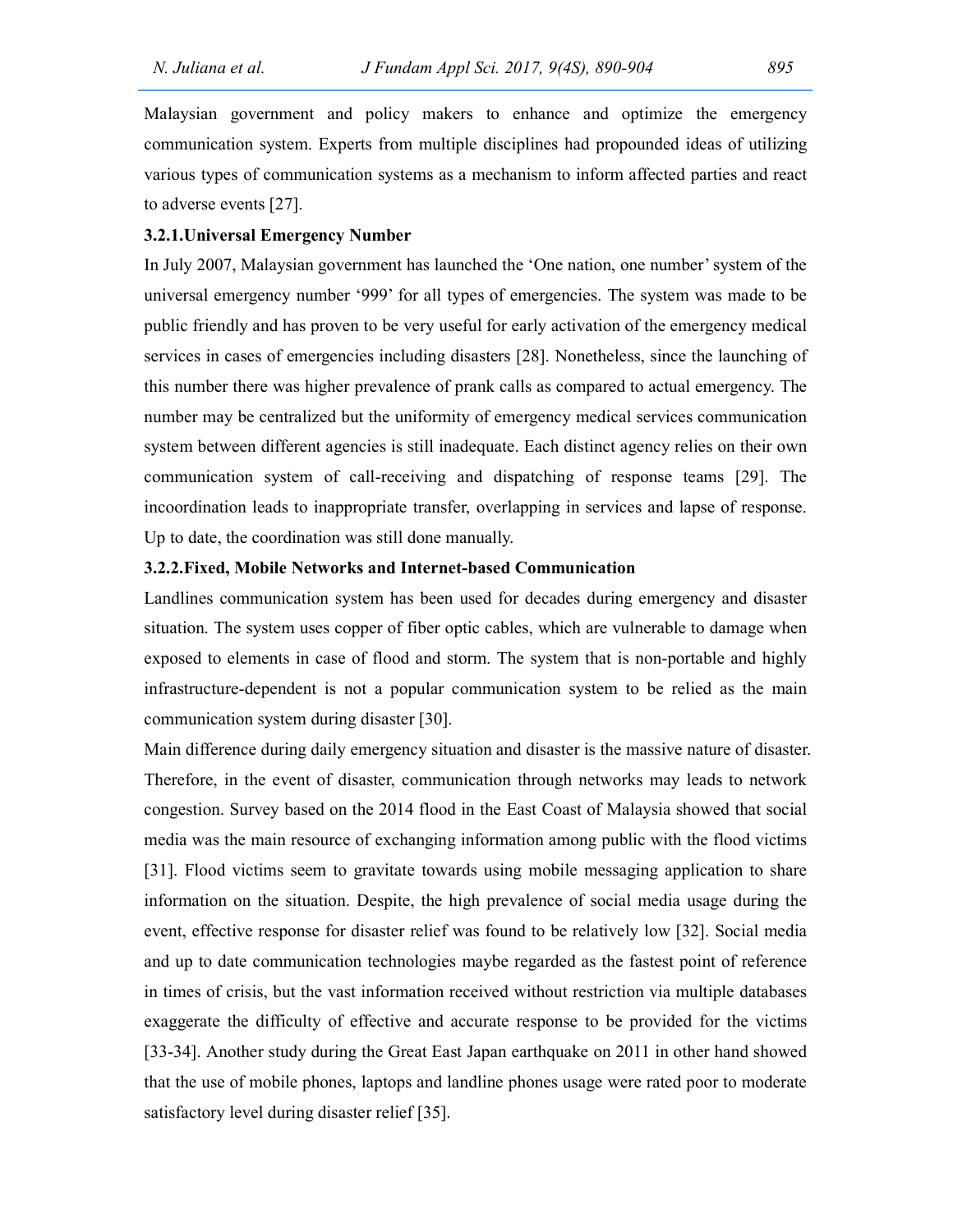Another usage of the mobile networks will be receiving a real-time disaster information system from sensors placed at certain disaster susceptible sites. Study in Taiwan reported the system which include geographical disaster monitoring and alarm transfer via mobile networks is important to assist the prevention and early response during disaster situation.

However, up to date, there is still no such integrated system from susceptible disaster area within Malaysia that directly link with the emergency system for early forecast of disaster [36].

Internet-based communication system such as 'Whats App' had been used effectively during the 2014 Gentingbus crash. During this event, the wifi services were functional from the incident site as well as all responding hospitals. The system proved to be extremely useful as communication was free, fast and clear. There is no 'lag time' when compared to walkie-talkie use. The informations exchanged were clear as all respondents could read the text. This is better than walkie-talkie conversations whereby only one person can talk at any one time. The quality of voice heard many times is not good and the information use is limited. More time is taken too as each person who talks needs to mention the person he wishes to speak, while every time needing to state when the conversation is over. It was also found that at the end of multiagency response, a 'log' can be produced and it could be stated who says what at which time [34]. This is extremely useful for post-mortem uses. The 'Whats App' and Twitter application also allows pictures, videos and audios to be transmitted from the site. Following this, during each mass casualty incidents, responders in hospitals in Malaysia utilize this mode of communication to complement the GIRN services. The only concern with the use of this mode of communication is the guarantee of security and confidentiality [33,21].

## 3.2.3.Satellite-Based Communication

Satellite-based communication is another alternative for communication in the event of disaster. Japan, United States of America and Russia are the countries that have utilised the system to disseminate emergency messages during previous disasters. Satellite-based communication is a robust system with the capability of transferring data and information to relevant geographical locations. Real-time disaster alert and also data transfer together with image transfer are the advantages of this system [37]. Furthermore, satellite communication system is a stand-alone system that is independent from terrestrial communications infrastructure. Therefore, the system is not susceptible to any damage of infrastructure during the disaster and telecommunication traffic congestion. The main dilemma is this system requires maintenance and the operation are costly for both users and service providers. It is important to note that in spite of the plausible capability of the system, signals from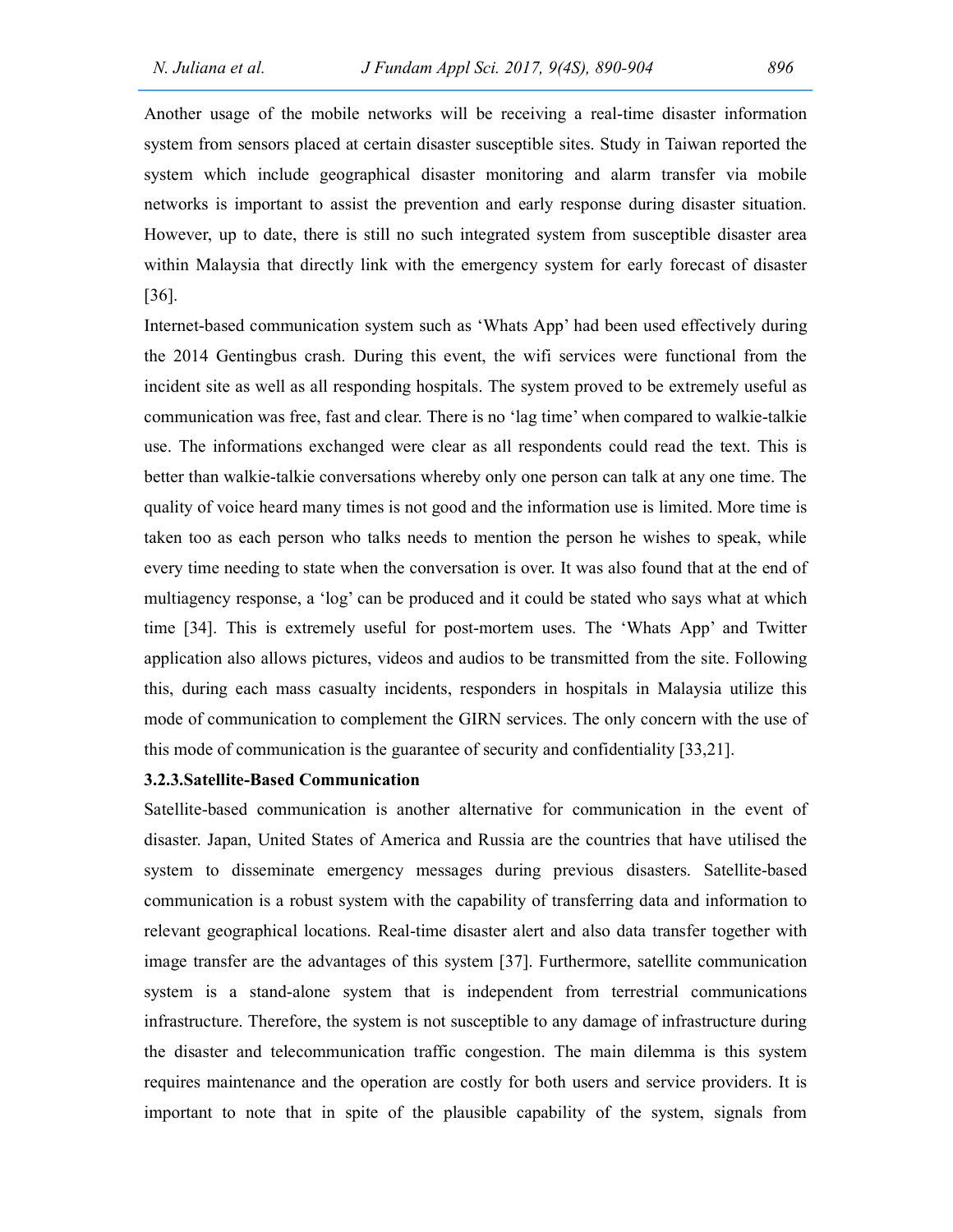navigation satellites could only be received in outdoor environment. Another limitation is the navigation satellites could only be received in outdoor environment. Another limitation is the<br>vulnerability of the system to climatological phenomena such as fog and rain which are the common weather conditions in Malaysia [38].

## 3.2.4.Radio Networks

In Malaysia, there is an exclusive system Government Integrated Radio Network (GIRN) as an alternative for communication during disaster [ [39]. This radio network was made to have limitless network availability with high security encryption. The aims of this system are generally to provide a system that is resistant to any climatological factors with minimal infrastructure dependent. The radio network is a shared network between multiple agencies but each agency is able to maintain their independence and autonomy of their own communication system [40].Agencies involved in the networking are the national security, fire and rescue, health, ambulance frontier guards and other related agencies such as transportation companies, airports and delivery companies. GIRN is capable to enhance its coverage to areas outside its coverage by using Trunked Mode Operation (TMO) gateway, Direct Mode Operation (DMO) repeater. Up to date, there are few ambulance and agencies' official vehicles being equipped with RDU/CUBE to provide temporary network coverage at sites beyond GIRN network coverage. All these features are very useful at time of disaster to ensure continuous communication between local population effected and the rescue team. Nevertheless, GIRN is still incapable of transferring data in image forms [41]. Fig. 2 summarizes the components of GIRN. limitless network availability with high security encryption. The aims of this system are generally to provide a system that is resistant to any climatological factors with minimal infrastructure dependent. The radio netwo Indicate et al. I Fronkon Appl. Set. 2017, 9(45), 309-004<br>
Seguito scalibles could only be concived in outbox crisingency convention. Another limitation is the<br>
membergency society of the space of a formula-given phenomen navigation satellites could only be received in outdoor environment. Another limitation is the vulnerability of the system to climatological phenomena such as fog and rain which are the common weather conditions in Malaysi



Fig.2. 2. Component of GIRN in Malaysia

Malaysian Amateur Radio Emergency Service Society (MARES) is a local non-government Organisation (NGO), which provides emergency communication service during disaster. The Organisation (NGO), which provides emergency communication service during disaster. The<br>organisation has been actively involved in providing disaster communication services to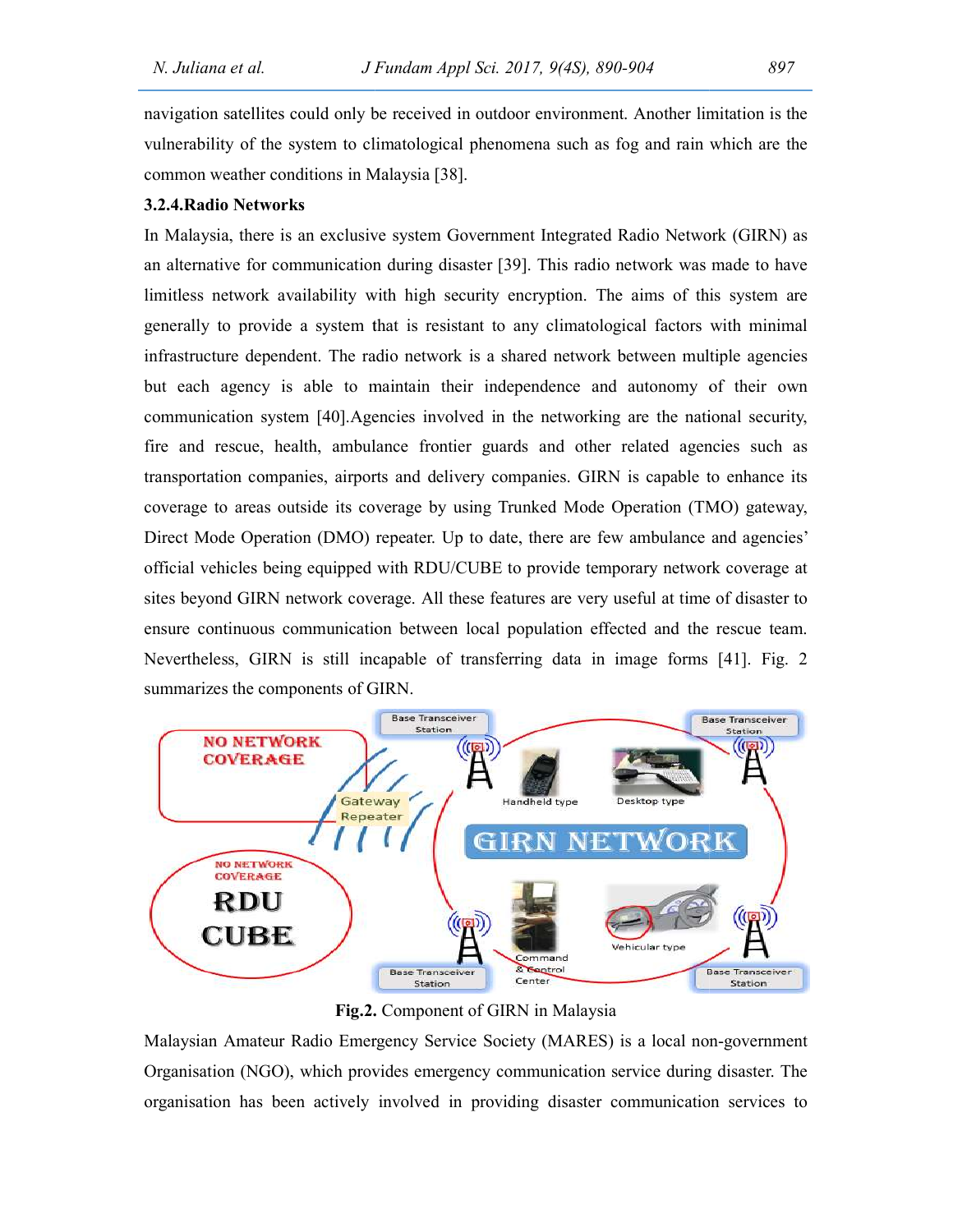agencies such as Royal Malaysia Police, Red Crescent and Royal Malaysian Airforce [42]. Two distinct advantages of the amateur network are the independence of infrastructure used and most of the operators involved are skilled operators. Radio amateur network have proved to be very useful during disaster since the incidence of Highland Tower (1993), tsunami (2004), save and rescue operation for Piper 28 at GentingBidai (2005) and the list continues up to recent disasters that struck Malaysia [43]. Nonetheless, in order for amateur radio operators to be able to contribute in the event of disaster, local public officials must be conscious of the network capabilities and limitations.

#### 3.3.Ideal Communication System for Disaster Preparedness

Previous literatures suggested prepositioning of relief supplies to areas that are disaster-prone in order to expedite distribution of supplies to victims once disaster struck. However, this type of disaster preparation requires high investment with uncertainty of the occurrence of disaster. Solid model of communication system in the event of disaster is the best solution for fast relief and accurate dissemination of resources to areas affected [44]. Therefore, few disaster models suggested tangible and intangible investments for disaster communication system. Tangible investments include improvement of available infrastructures such as communications equipment and information technology needed for disaster response together with emergency power plants. In other hand, intangible investments include training of staffs, hiring experts on communication system and educating vulnerable communities to recognize specific pre-disaster events and to respond appropriately [45]. Malaysia has a sturdy mechanism and framework in the disaster management and communication during disaster following the National Security Council Directive No. 20 [46,1]. The framework clearly lined the roles and responsibilities of each different agency and the communication flow in order to gain information and to communicate when disaster occurs. Hence, the information on the mechanism and framework must be made known to all staffs involved and also public especially the population at vulnerable areas with high risk of disaster occurrence.

Disaster communication system includes sending, receiving and retrieving accurate data ideally at pre, during and post disaster. Therefore, it is very important to have well-developed software preferably managed by an agency with strong management and commitment for crisis and disaster management [47]. Functional data distribution system is crucial at interface level to control who gets the information, at different time and at different places. In order to secure data inflow and outflow, data distribution system must be able to verify, control the quality and store the data. Thus, all important data can be further managed into thematic application such as natural disaster namely flood, landslides, forest fire and many more. All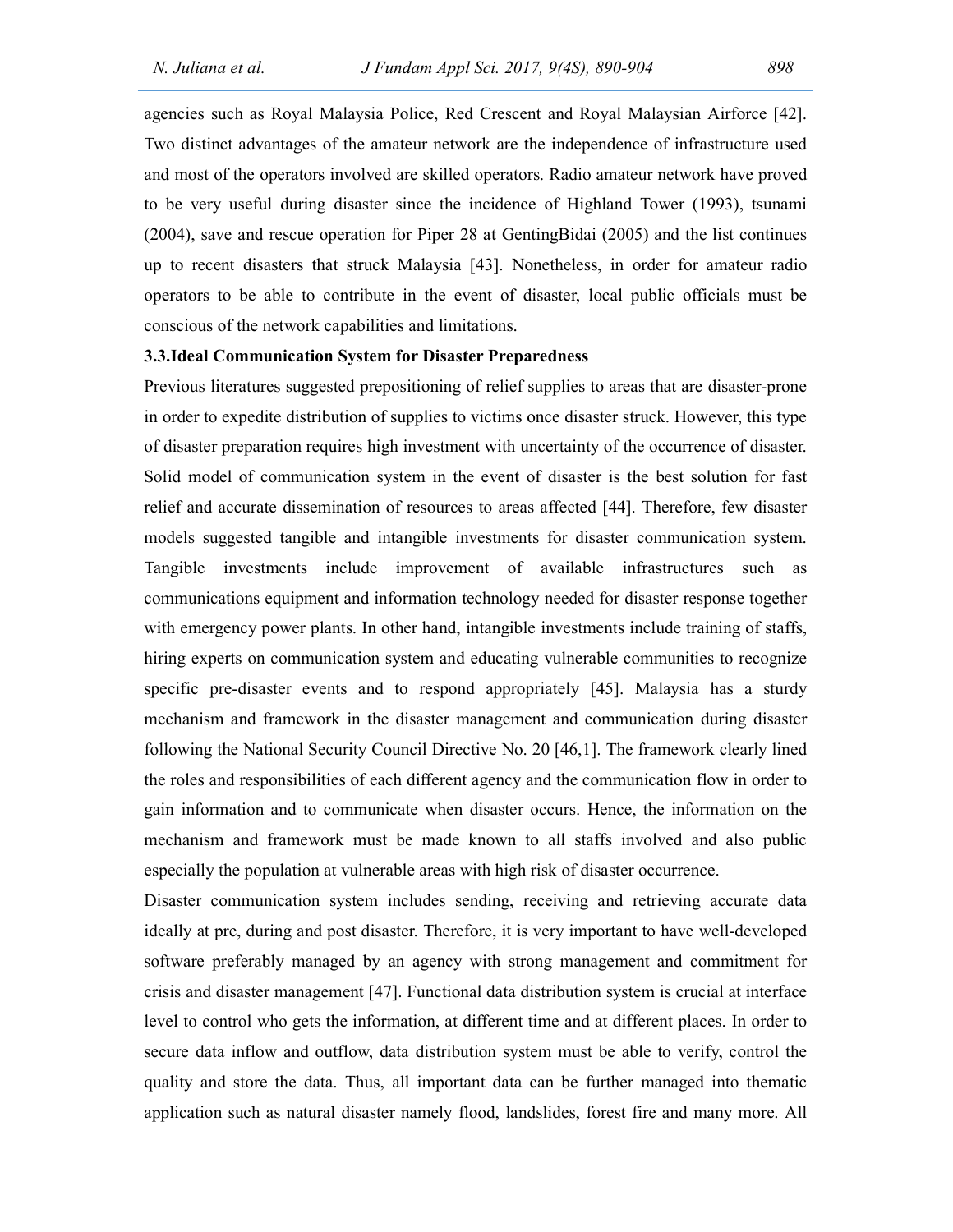these data management system is an intelligent communication system that may enable later damage assessment, thematic hazards maps and risk prediction [48].

Part of the challenges that we learnt from previous disasters was the deployed ad hoc communication network might be susceptible to errors and security hazards [28]. During the 2015 flood which affected the northeast region of Malaysia, the emergency response network utilized was vulnerable to exaggeration of the actual event, thus creating more panic situation [49]. Faulty information being disseminated may temper with the routing of actual data messages in the network. The interruption may affect the reliability of emergency response networks, hence distracting emergency response efforts [50]. Recent work on web-based Community Emergency Management and Awareness System (CEMAS) in Malaysia is a joint effort between National Security Council of Malaysia and academic research to provide systematic communication with public regarding information on disaster. Sublime communication network should provide adequate security services for reliable and secure information exchange. Identity of the information source should be validated in order to determine the authentication of data received. Therefore, it is suggestible to incorporate strict security services in the framework of disaster communication system [51].

#### 4. CONCLUSION

Based on the studies reviewed, it is important to determine the role of each communication systems in modulating the event of disaster. Most of the cross sectional and cohort studies indicated that advancement of various communication technologies offers opportunity for better disaster management hence reduced disaster-induced fatalities. However, serious consideration should focused on structuring the communication system during disaster with security encryption. Furthermore, special backup network that least infrastructure dependent and allows immediate communication between disaster relief agencies must always be readily operational. The limitation on the studies is that the integrated role of the readily available communication system during disaster does not elaborate robustly in mechanistic ways of the flow during disaster management [52].

Natural disaster is inevitable, however, minimizing duration of response time and bringing accurate resources during the response may reduce its severity. Therefore, prediction of the next disaster at pre-disaster state and risk stratification based on previous disasters need to be taken into account as the alternative way to aid in reducing the degree of damage. Part of the annual disaster that struck Malaysia was the northeast flood. Based on the forecast, pre-disaster communication system may assist in disseminating contingency plans lined by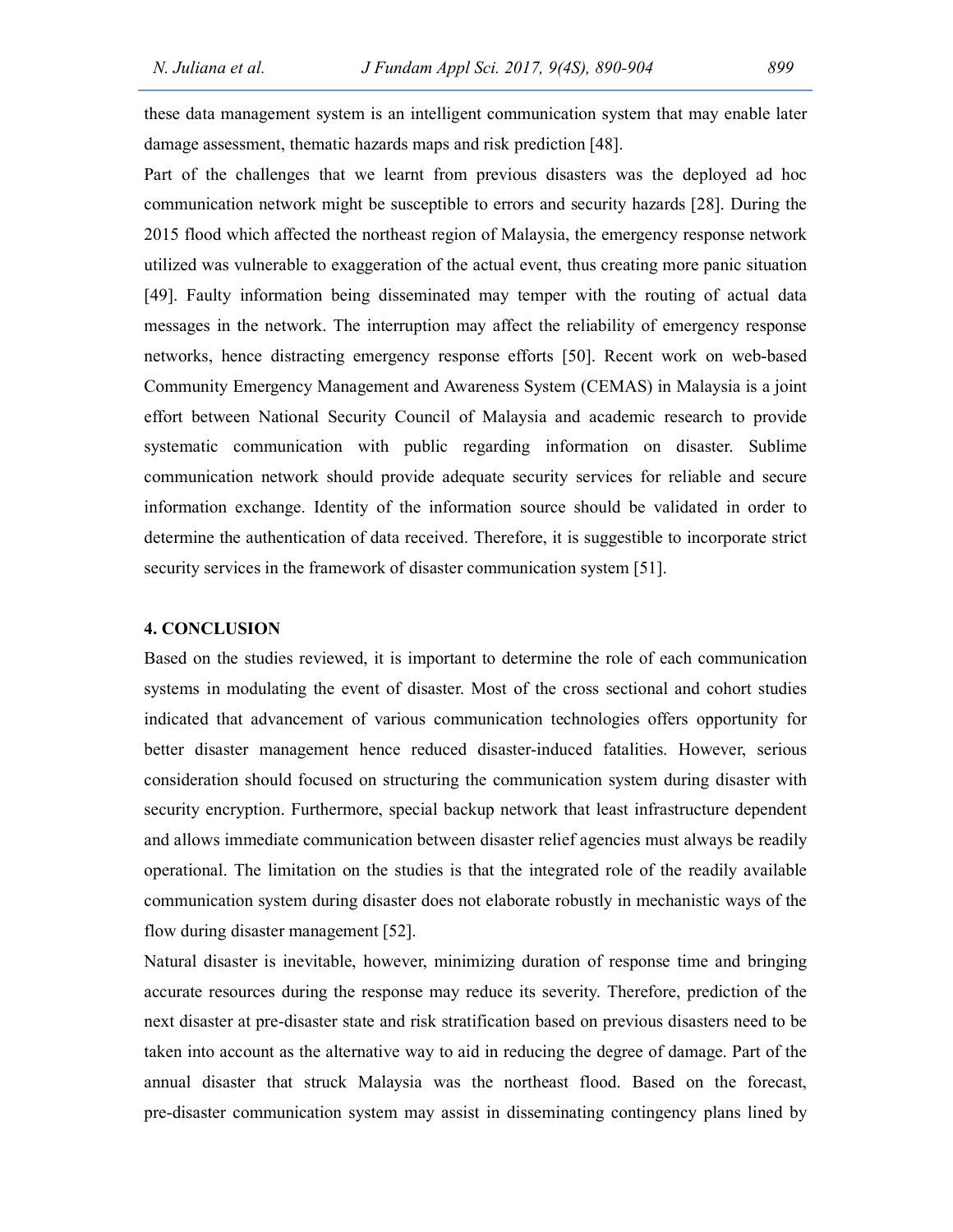the government to vulnerable population with high risk. The limitations discussed in previous surveys described that public knowledge on disaster response and resources are still reserved. Therefore, future disaster communication system should include data that reflect the knowledge transferred to the community together with level of community awareness [53]. Finally, in this brief review, we conclude that the major challenge is to integrate between readily available communications systems at pre-disaster, during disaster and post-disaster. The integration may assist in organizing local communication systems in the event of disaster. Moreover, this brief review also highlights the importance and preeminence of the GIRN system during disaster. Nevertheless, the capabilities of the system should be utilized to the maximum. As the system is not subjected to network congestion and infrastructure damage, unlimited data may be received and disseminated during disaster [54]. Therefore, the future of this system may be improved by utilizing this system for image transfer such as image of onsite disaster overview, injuries, and crucial data [55]. Hence, there is a need to conduct robust multidisciplinary studies on effective communication system for disaster that include experts in emergency medicine, public health, information communication technology, engineering and last but not least the policy makers [56].

#### 5. ACKNOWLEDGEMENTS

We would like to thank Prototype Development Research Grant Scheme (PRGS/1/2015SKK03/USIM/02/1) for providing the fund in development of communication system to be utilised during disaster.

## 6. REFERENCES

[1] Rahman B A. Issues of disaster management preparedness: A case study of directive 20 of National Security Council Malaysia. International Journal of Business and Social Science, 2012, 3(5).85-92

[2] Mohamed S I, Ahmadun F L. Disaster types in Malaysia: An overview. Disaster Prevention and Management: An International Journal, 2006, 15(2):286-298

[3] Bhushan B, Sathya K J. Emotional distress and posttraumatic stress in children surviving the 2004 tsunami. Journal of Loss and Trauma, 2007, 12(3):245-257

[4] Lettieri E, Masella C, Radaelli G. Disaster management: Findings from a systematic review. Disaster Prevention and Management, 2009, 18(2):117-136

[5] Okumura T, Suzuki K, Fukuda A, Kohama A, Takasu N, Ishimatsu S, Hinohara S. The Tokyo subway sarin attack: Disaster management, Part 1: Community emergency response.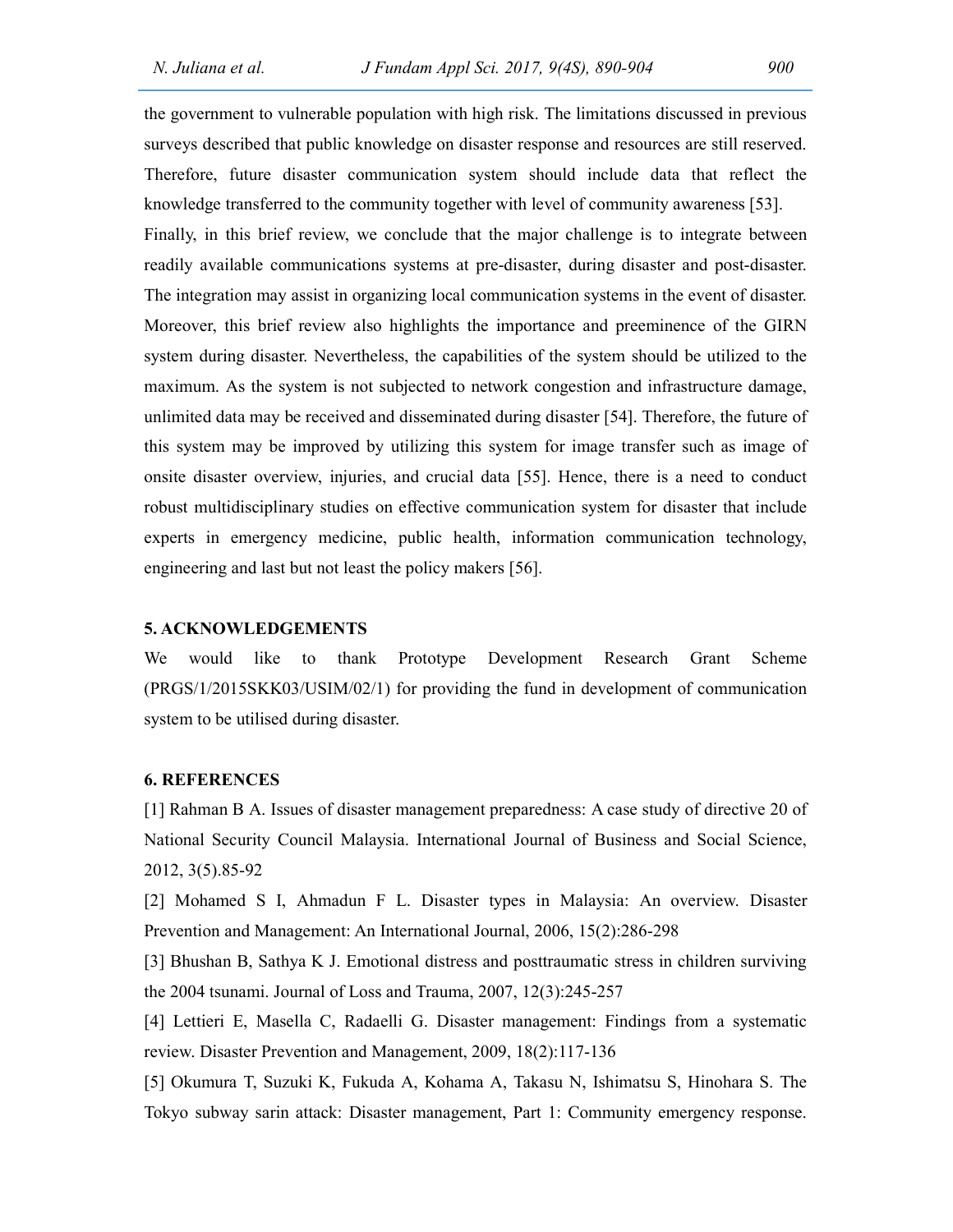Academic Emergency Medicine, 1998, 5(6):613-617

[6] Bharosa N, Lee J, Janssen M. Challenges and obstacles in sharing and coordinating information during multi-agency disaster response: Propositions from field exercises. Information Systems Frontiers, 2010, 12(1):49-65

[7] McLennan B, Whittaker J, Handmer J. The changing landscape of disaster volunteering: Opportunities, responses and gaps in Australia. Natural Hazards, 2016, 84(3):2031-2048

[8] Manoj B S, Baker A H. Communication challenges in emergency response. Communications of the ACM, 2007, 50(3):51-53

[9] Acar A, Muraki Y. Twitter for crisis communication: Lessons learned from Japan's tsunami disaster. International Journal of Web Based Communities, 2011, 7(3):392-402

[10] Mohamed S I. Disaster types. Disaster Prevention and Management, 2007, 16(5):704-717

[11] Shaluf I M, Ahmadun F L, Mat S A. A review of disaster and crisis. Disaster Prevention and Management, 2003, 12(1):24-32

[12] Aini M S, Fakhru'l-Razi A, Daud M. Evolution of emergency management in Malaysia. Journal of Contingencies and Crisis Management, 2001, 9(1):46-53

[13] Said A M, Ahmadun F L, Kadir R A, Daud M. Inquiries into Malaysia's socio‐technical disasters: Recommendations and lessons learnt. Disasters, 2009, 33(2):308-328

[14] Teh S Y, Koh H L, Liu P L, Ismail A I, Lee H L. Analytical and numerical simulation of tsunami mitigation by mangroves in Penang, Malaysia. Journal of Asian Earth Sciences, 2009, 36(1):38-46

[15] Tehrany M S, Pradhan B, Jebur M N. Flood susceptibility mapping using a novel ensemble weights-of-evidence and support vector machine models in GIS. Journal of Hydrology, 2014, 512:332-343

[16] Lee S, Pradhan B. Landslide hazard mapping at Selangor, Malaysia using frequency ratio and logistic regression models. Landslides, 2007, 4(1):33-41

[17] Pradhan B. Remote sensing and GIS-based landslide hazard analysis and cross-validation using multivariate logistic regression model on three test areas in Malaysia. Advances in Space Research, 2010, 45(10):1244-1256

[18] Jaeger P T, Shneiderman B, Fleischmann K R, Preece J, Qu Y, Wu P F. Community response grids: E-government, social networks, and effective emergency management. Telecommunications Policy, 2007, 31(10):592-604

[19] Kapucu N. Interagency communication networks during emergencies: Boundary spanners in multiagency coordination. The American Review of Public Administration, 2006,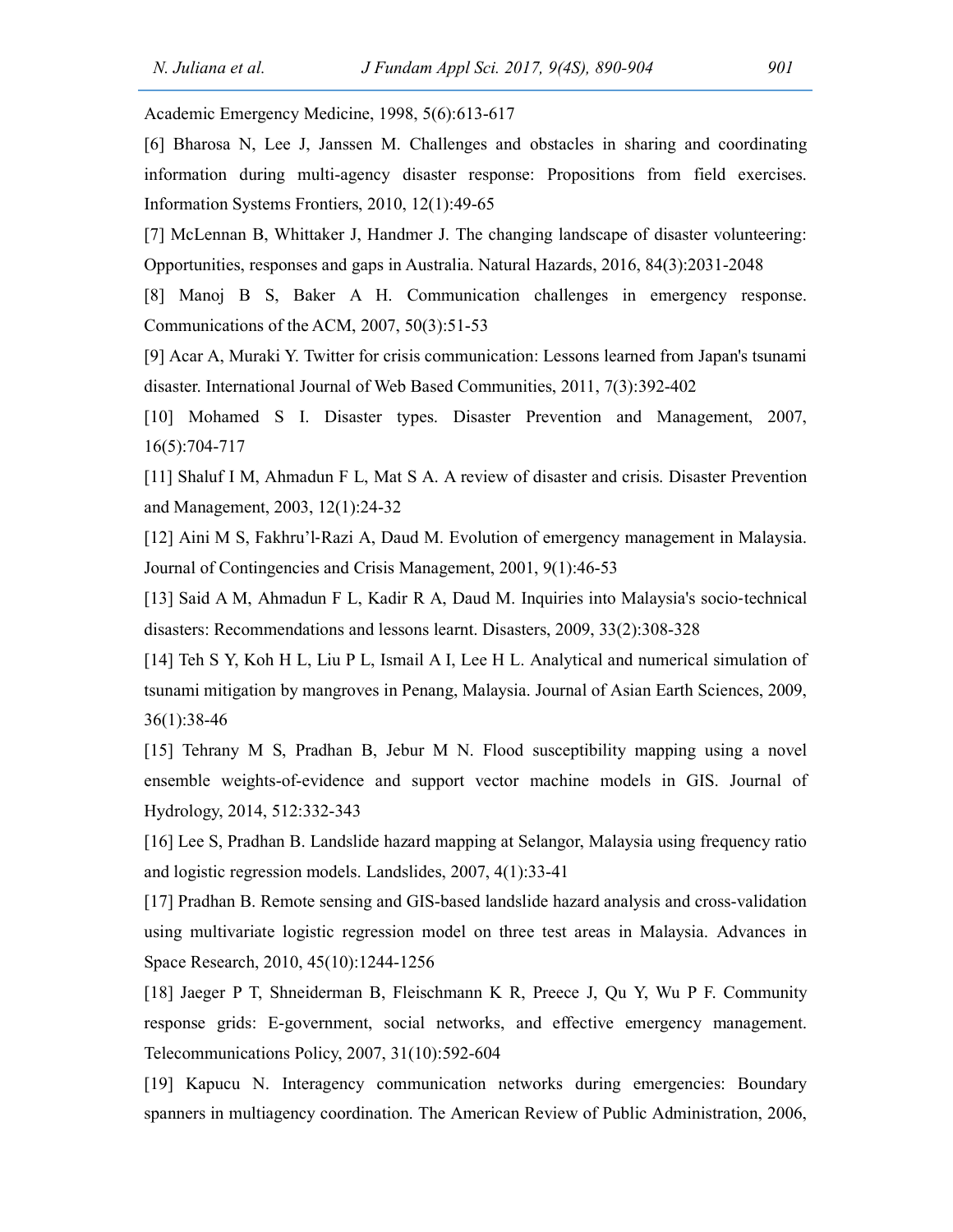#### 36(2):207-225

[20] Tseng P T, Yen D C, Hung Y C, Wang N C. To explore managerial issues and their implications on e-Government deployment in the public sector: Lessons from Taiwan's Bureau of Foreign Trade. Government Information Quarterly, 2008, 25(4):734-756

[21] Aisha T S, Wok S, Manaf A M, Ismail R. Exploring the use of social media during the 2014 flood in Malaysia. Procedia-Social and Behavioral Sciences, 2015, 211:931-937

[22] Nah A M, Bunnell T. Ripples of hope: Acehnese refugees in post-Tsunami Malaysia. Singapore Journal of Tropical Geography, 2005, 26(2):249-256

[23] Komoo I, Aziz S, Sian L C. Incorporating the Hyogo Framework for Action into landslide disaster risk reduction in Malaysia. Bulletin of the Geological Society of Malaysia, 2011, 57:7-11

[24] Podin Y, Gias E L, Ong F, Leong Y W, Yee S F, Yusof M A, Perera D, Teo B, Wee T Y, Yao S C, Yao S K. Sentinel surveillance for human enterovirus 71 in Sarawak, Malaysia: Lessons from the first 7 years. BMC Public Health, 2006, 6(1):180-190

[25] Chua K B, Kasri A R. Hand foot and mouth disease due to enterovirus 71 in Malaysia. Virologica Sinica, 2011, 26(4):221-228

[26] Mohamed S I, Ahmadun F L. Disaster types in Malaysia: An overview. Disaster Prevention and Management, 2006, 15(2):286-298

[27] Salihu K Z, Ibrahim R, Khaidzir K A. The development of agent based modeling framework for simulating disaster response teamwork. International Journal of Management Excellence, 2013, 1(2):18-25

[28] Hisamuddin N N, Hamzah M S, Holliman C J. Prehospital emergency medical services in Malaysia. Journal of emergency Medicine, 2007, 32(4):415-421

[29] Ong M E, Cho J, Ma M H, Tanaka H, Nishiuchi T, Al Sakaf O, Abdul K S, Khunkhlai N, Atilla R, Lin C H, Shahidah N. Comparison of emergency medical services systems in the pan‐Asian resuscitation outcomes study countries: Report from a literature review and survey. Emergency Medicine Australasia, 2013, 25(1):55-63

[30] Banipal K. Strategic approach to disaster management: Lessons learned from Hurricane Katrina. Disaster Prevention and Management, 2006, 15(3):484-494

[31] Ohto H. What we have learnt from past disasters, how do we prepare for future calamities? Transfusion and Apheresis Science, 2016, 55(2):173-176

[32] Utz S, Schultz F, Glocka S. Crisis communication online: How medium, crisis type and emotions affected public reactions in the Fukushima Daiichi nuclear disaster. Public Relations Review, 2013, 39(1):40-46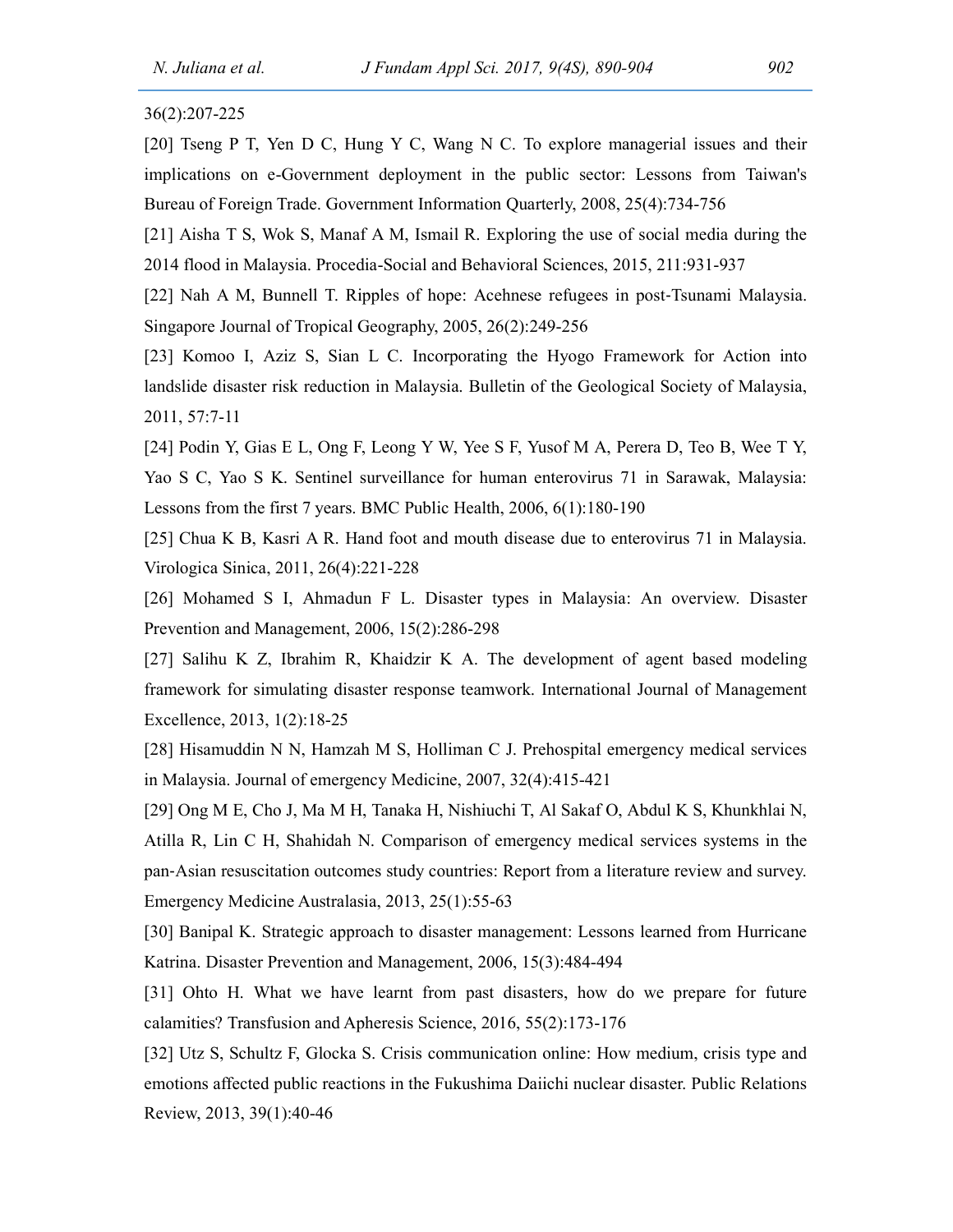[33] Carley K M, Malik M, Landwehr P M, Pfeffer J, Kowalchuck M. Crowd sourcing disaster management: The complex nature of Twitter usage in Padang Indonesia. Safety Science, 2016, 90:48-61

[34] Yates D, Paquette S. Emergency knowledge management and social media technologies: A case study of the 2010 Haitian earthquake. International Journal of Information Management, 2011, 31(1):6-13

[35] Kubo S I. Great East Japan earthquake. Rechtsmedizin, 2012, 22(1):12-16

[36] Wu C I, Kung H Y, Chen C H, Kuo L C. An intelligent slope disaster prediction and monitoring system based on WSN and ANP. Expert Systems with Applications, 2014, 41(10):4554-4562

[37] Suga T, Muto K, Yagi K, Onodera T, Nakada Y, Takano K. Thumbnail image size for image transmission system using satellite communication in disaster. Information (Japan), 2015, 18(3):1019-1027

[38] Al-Amin A Q, Rasiah R, Chenayah S. Prioritizing climate change mitigation: An assessment using Malaysia to reduce carbon emissions in future. Environmental Science and Policy, 2015, 50:24-33

[39] Othman S H, Beydoun G, Sugumaran V. Development and validation of a Disaster Management Metamodel (DMM). Information Processing and Management, 2014, 50(2):235-271

[40] Badpa A, Yavar B, Shakiba M, Singh M J. Effects of knowledge management system in disaster management through RFID technology realization. Procedia Technology, 2013, 11:785-793

[41] Uddin MN, Rashid MM, Nithe NA. Comparative study of integrated transceiver for real time monitoring in rescue operation. Einstein International Journal Organization, 2016,  $1(1):23-30$ 

[42] Martin N, Rice J. Emergency communications and warning systems: Determining critical capacities in the Australian context. Disaster Prevention and Management, 2012, 21(5):529-540

[43] Jusoff K. Search and rescue (SAR) operations for the missing Bell 206 Long Ranger helicopter in Sarawak, Malaysia using near real-time airborne hyperspectral imaging system. Disaster Prevention and Management, 2008, 17(1):94-103

[44] Cheema A R, Mehmood A, Imran M. Learning from the past: Analysis of disaster management structures, policies and institutions in Pakistan. Disaster Prevention and Management, 2016, 25(4):449-463